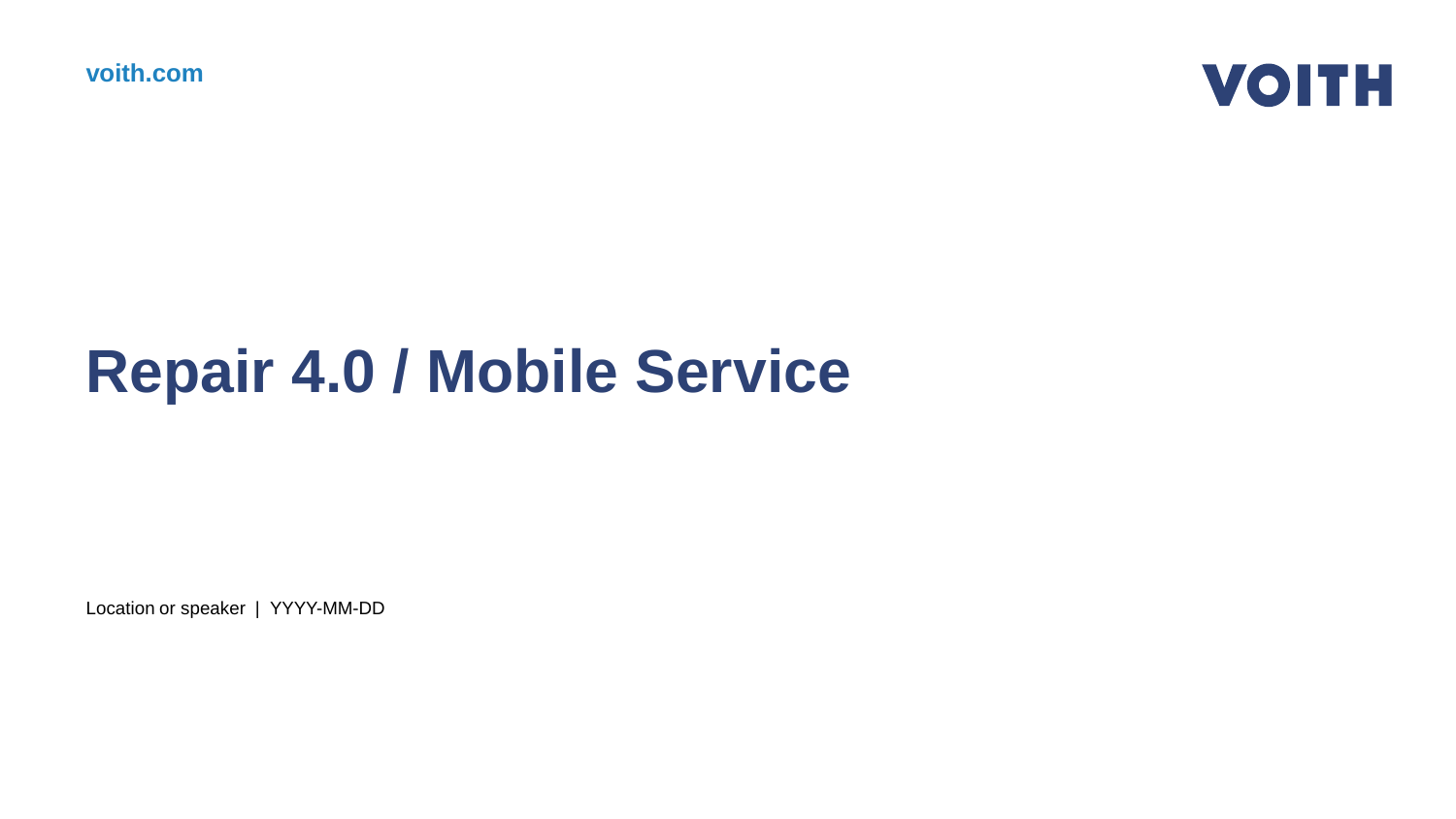#### **Repair 4.0 / Mobile Service project**



Why two projects ?

Repair 4.0 = Voith Turbo project

Mobile Service = Voith project ( all divisions )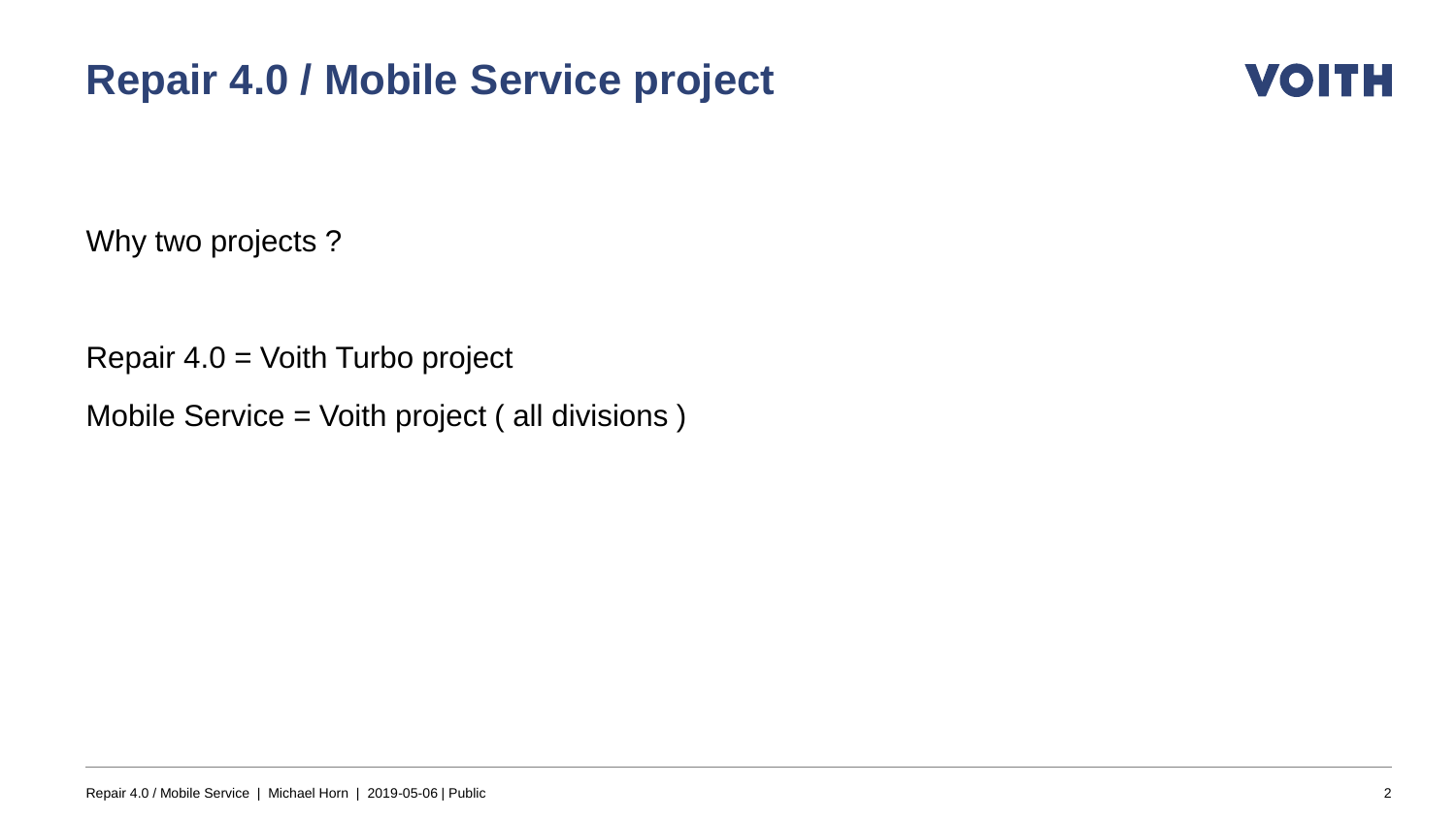#### **Repair 4.0 / Mobile Service project Process overview**

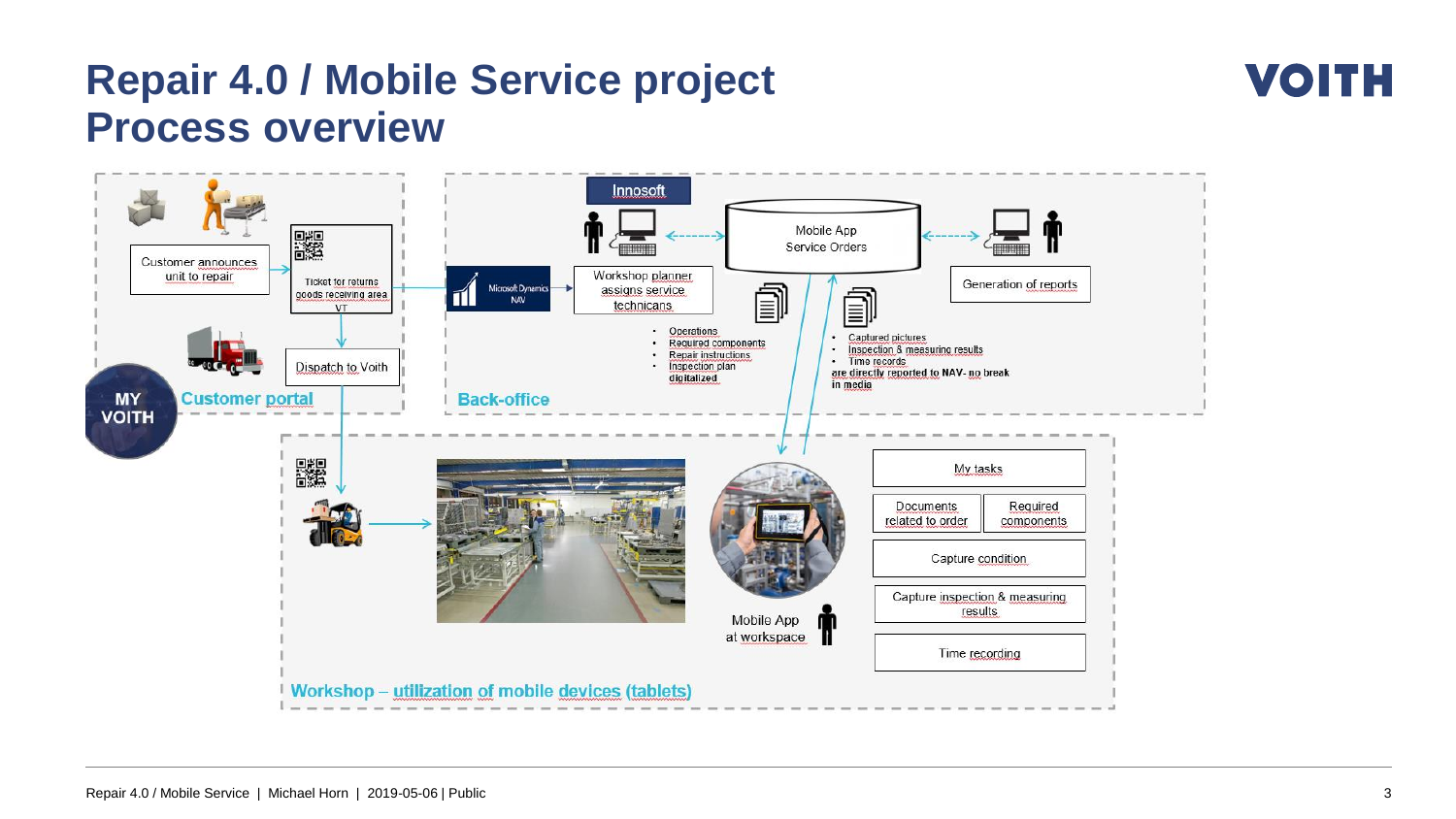#### **Repair 4.0 / Mobile Service project**



- 1. Customer Portal
- 2. Service Notification
- 3. Innosoft Planning Tool
- 4. Mobile Service App
- 5. Mobile smartphone App
- 6. Mobile Inhouse Service App
- 7. Transfer of overhaul instructions SAP > NAV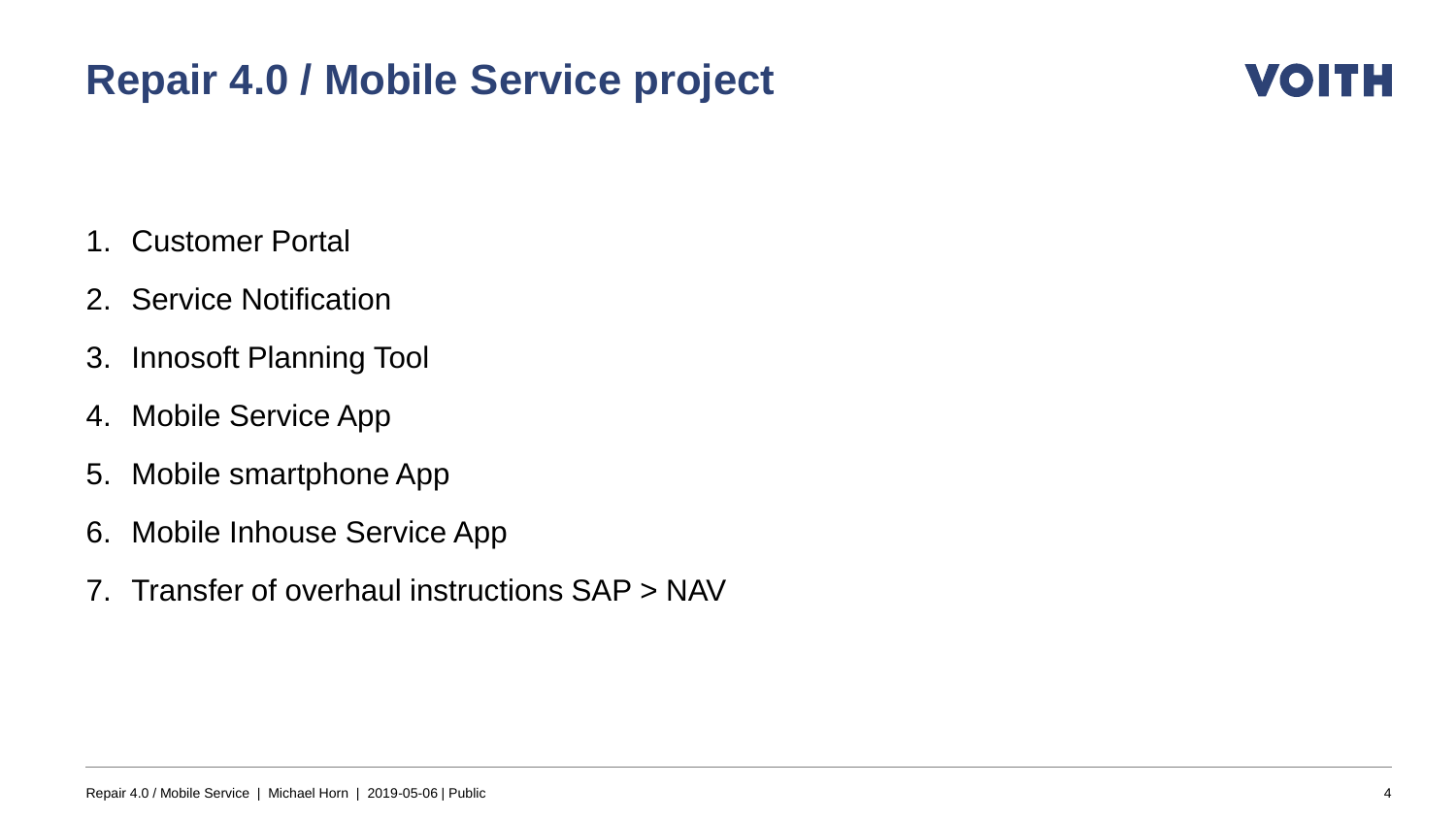#### **Repair 4.0 / Mobile Service project Customer Portal**

#### **Delivery Registration**

 $\mathsf{\times}$ 

Please enter all relevant information for the receipt of goods in order that a delivery note can be generated per equipment. Finally, attach the delivery note to the returned goods. The fields marked with an \* are mandatory.

| Classification*                       | ● Voith Product<br>O Non-Voith Product |                          |
|---------------------------------------|----------------------------------------|--------------------------|
| Reason for sending the equipment(s) * | Repair                                 | $\blacksquare$           |
| Material number                       | Please enter your Material Number      |                          |
| Equipment/serial number I             |                                        | Close                    |
| Equipment/serial number *             | 3302060                                |                          |
| Defect types *                        | Material:                              | $\overline{\phantom{a}}$ |
|                                       | crack                                  | ▼                        |
| Cause*                                | Production:                            | $\overline{\mathbf{v}}$  |
|                                       | Operation / operator's error           |                          |
|                                       |                                        |                          |

 $\bigoplus$ Add Pictures(Max 5 MB) **VOITH**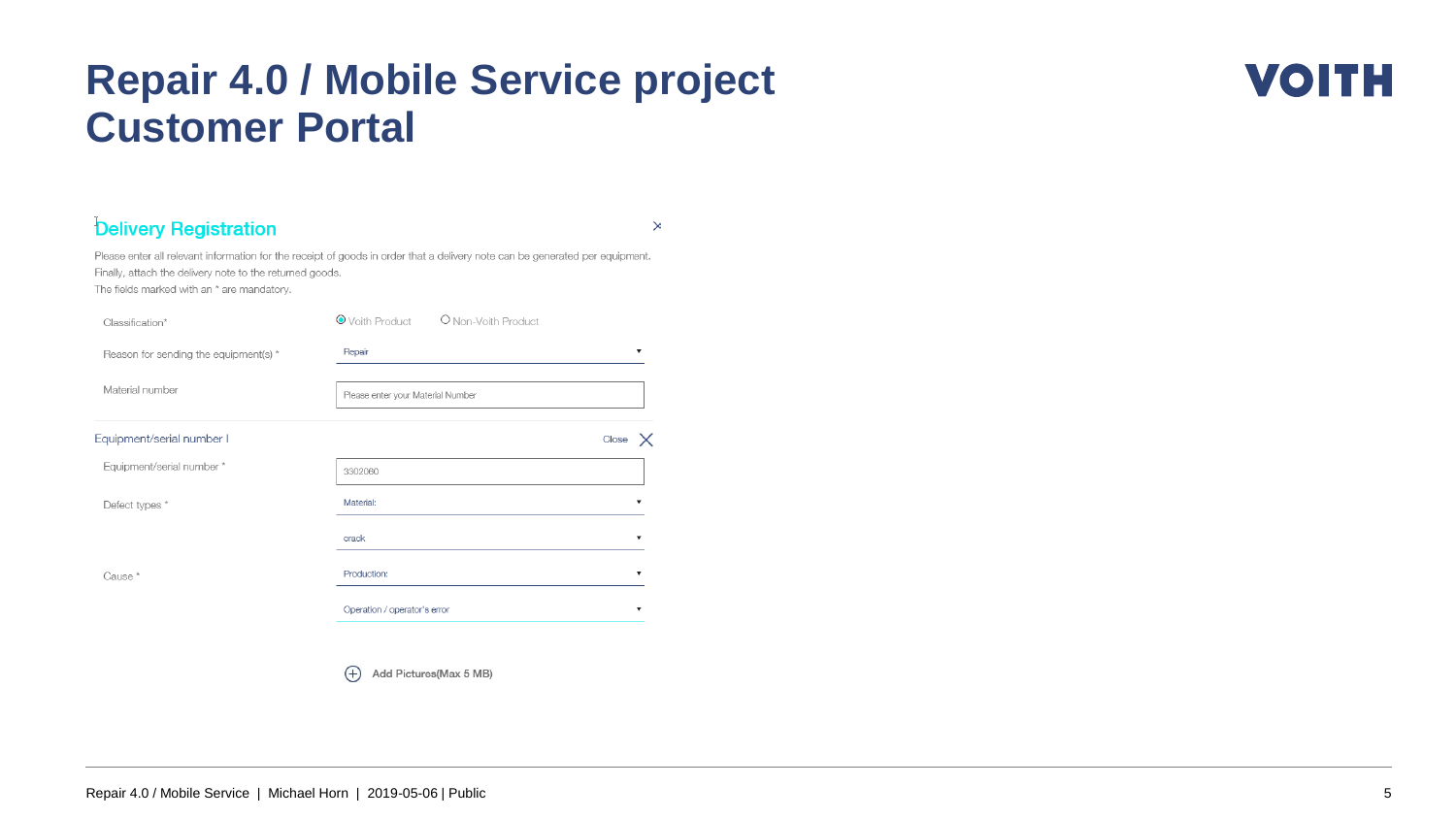#### **Repair 4.0 / Mobile Service project Customer Portal**



#### $\bigoplus$  > Add further Equipment/Serial Number

| Product information              | Oil leaking                                                             |                     |
|----------------------------------|-------------------------------------------------------------------------|---------------------|
|                                  |                                                                         |                     |
|                                  |                                                                         |                     |
|                                  | max. 500 characters                                                     |                     |
| Customer reference number        | 1234567                                                                 |                     |
| Declarable goods *               | O Yes                                                                   | $\bullet$ No        |
| Shipping of equipment to Voith * | O Self Drop                                                             | O Use Voith Pick-up |
| Pick-up Date *                   | 2019-04-30<br>茴                                                         |                     |
| Delivery Address*                | Voith Turbo (Pty) Ltd<br>Service point Witfield<br>Witfield, 1467<br>ZA | $\blacktriangle$    |

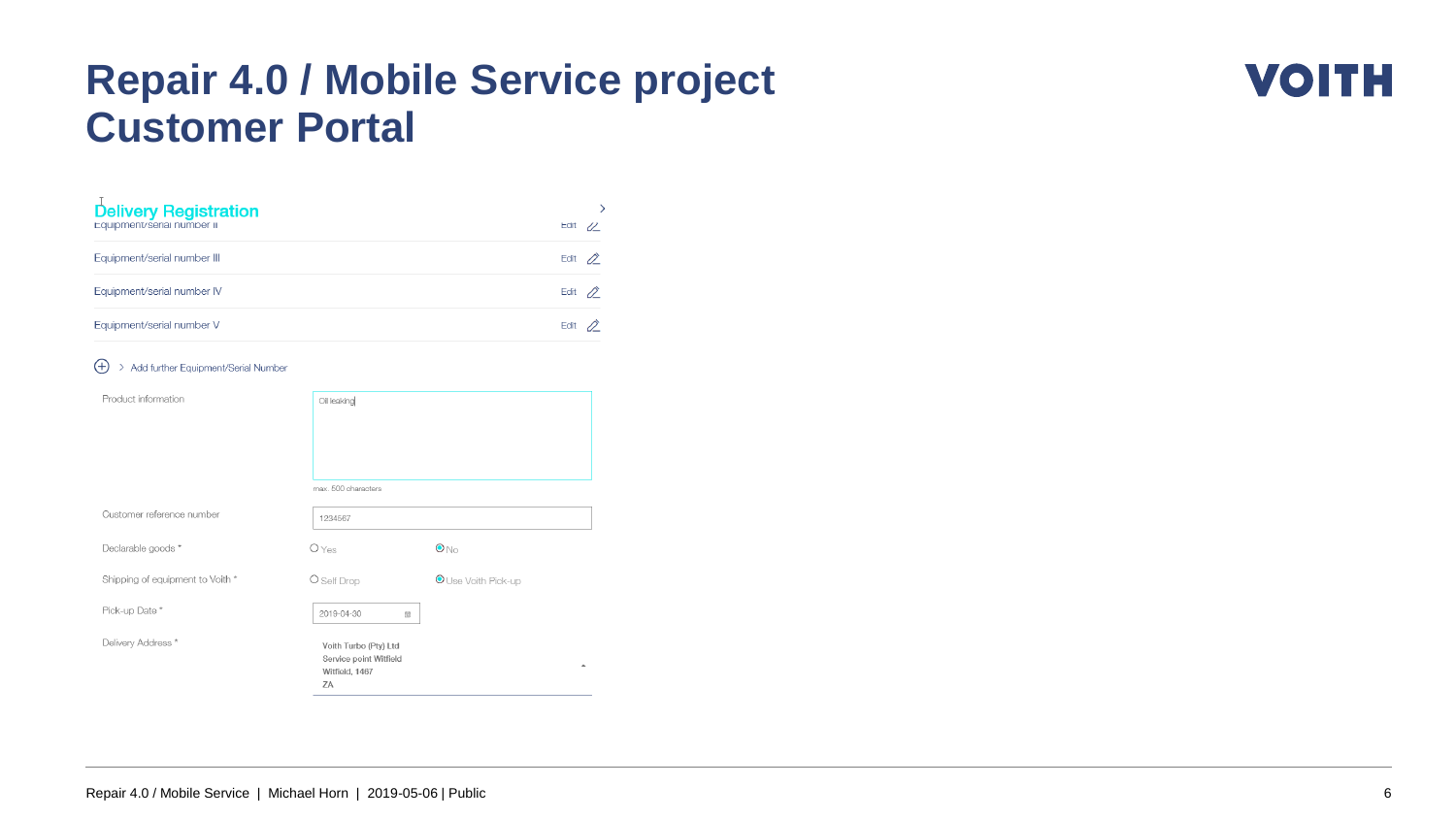#### **Repair 4.0 / Mobile Service project Service Notification**



| Customer Portal · SNCP00001  |                                           |                                      |                     |                               |                                     |                               |                                 |                               |                            |
|------------------------------|-------------------------------------------|--------------------------------------|---------------------|-------------------------------|-------------------------------------|-------------------------------|---------------------------------|-------------------------------|----------------------------|
| General                      |                                           |                                      |                     |                               |                                     |                               |                                 |                               |                            |
| Document Type:               | <b>Customer Portal</b>                    |                                      | $\checkmark$        |                               | City:                               | Tangshan                      |                                 |                               |                            |
| No.:                         | SNCP00001                                 |                                      |                     |                               | <b>Contact Person:</b>              | Shen Shuhong                  |                                 |                               |                            |
| Description:                 |                                           |                                      |                     |                               | <b>Contact Phone No.:</b>           |                               |                                 |                               |                            |
| Customer No.:                | 6024067                                   |                                      |                     |                               | <b>Contact E-Mail:</b>              |                               |                                 |                               |                            |
| Namer:                       |                                           | 中车唐山机车车辆有限公司                         |                     |                               | Reference No Customer:              | <b>REF12345</b>               |                                 |                               |                            |
| Name 2:                      |                                           | CRRC Tangshan Co., Ltd.              |                     |                               | <b>VOITH Reference No:</b>          |                               |                                 |                               |                            |
| Address:                     |                                           | 唐山市丰润区厂前路3号                          |                     |                               | Assigned User ID:                   |                               | $\checkmark$                    |                               |                            |
| Address 2:                   |                                           |                                      |                     |                               | Comment:                            | No                            |                                 |                               |                            |
| Post Code:                   | 063035                                    |                                      |                     |                               | Product Info Comment:               | No                            |                                 |                               |                            |
| Service Notification SubLine |                                           |                                      |                     |                               |                                     |                               |                                 |                               |                            |
| <b>A</b> <sup>6</sup> Find   | Filter <b>K</b> <sub>X</sub> Clear Filter |                                      |                     |                               |                                     |                               |                                 |                               |                            |
| Type                         | No.                                       | Description                          | <b>Symptom Code</b> | <b>Customer Fault</b><br>Area | <b>Customer Fault</b><br>Resolution | <b>Customer Fault</b><br>Code | <b>Task Description</b>         | <b>CP</b> Error<br>Category 1 | <b>CP</b> Error<br>Group 1 |
| Task                         | 0001863730                                | Task zu Service Item / Material Nr.: |                     |                               |                                     |                               | Call back customer regarding pi |                               |                            |
| Task                         | 0001863730                                | Task zu Service Item / Material N    |                     |                               |                                     |                               | Organize transport / pick up    |                               |                            |
| $\leq$                       |                                           |                                      |                     |                               |                                     |                               |                                 |                               |                            |
| Pick Up                      |                                           |                                      |                     |                               |                                     |                               |                                 |                               |                            |
| Pick Up Streat:              | Mao Ming Lu                               |                                      |                     |                               | Pick Up City:                       | Shanghai                      |                                 |                               |                            |
| Pick Up Streat No.:          | 40                                        |                                      |                     |                               | Pick Up Instruction:                |                               | $\bf{0}$                        |                               |                            |
| Pick Up Post Code:           | 063035                                    |                                      |                     |                               | Pick-up / ETA Date:                 | 2018-11-09                    | $\checkmark$                    |                               |                            |
|                              |                                           |                                      |                     |                               | <b>Tracking No.:</b>                |                               |                                 |                               |                            |
| Delivery                     |                                           |                                      |                     |                               |                                     |                               |                                 |                               |                            |
|                              |                                           |                                      |                     |                               |                                     |                               |                                 |                               |                            |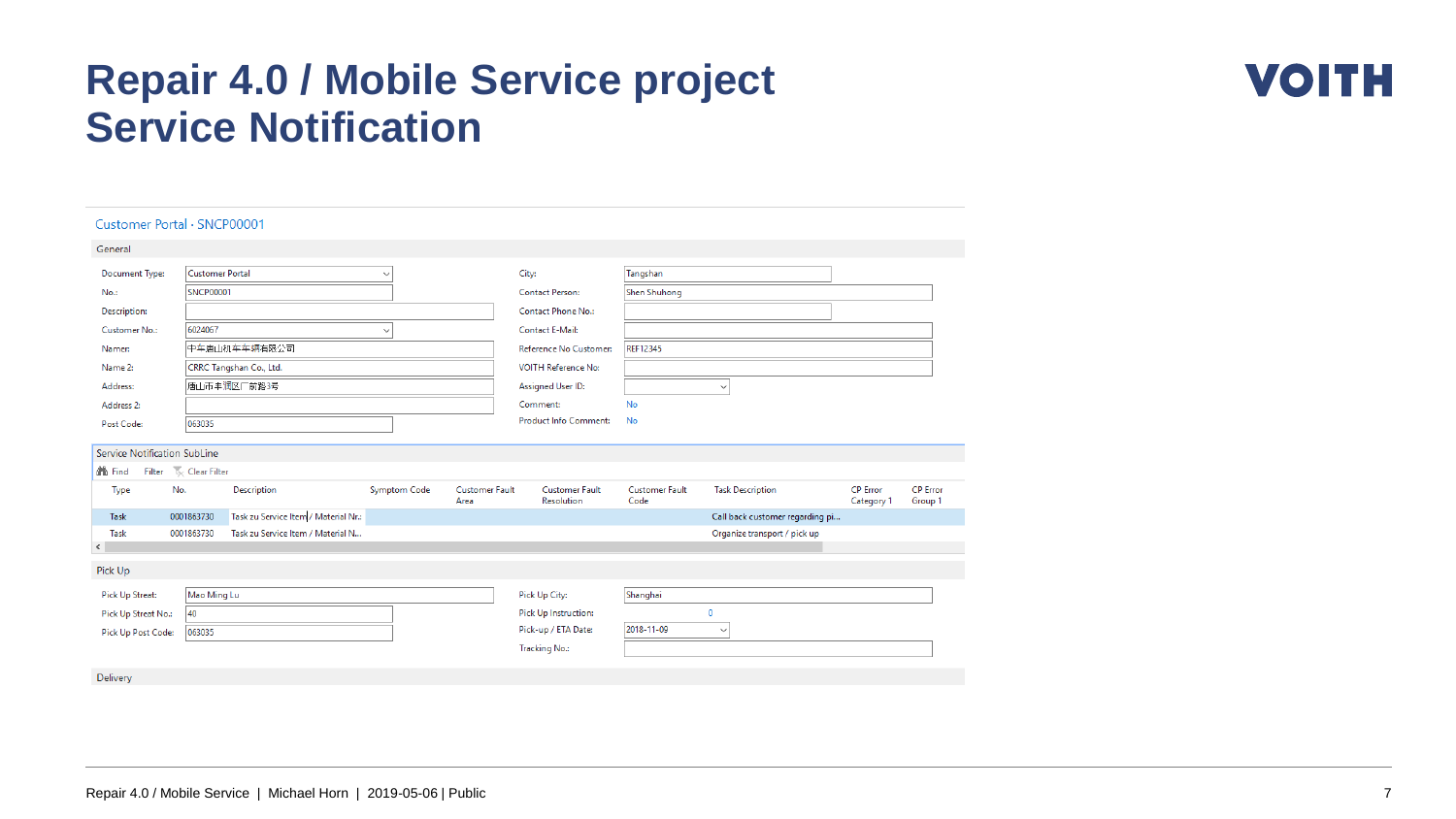#### **Repair 4.0 / Mobile Service project Innosoft planning software**



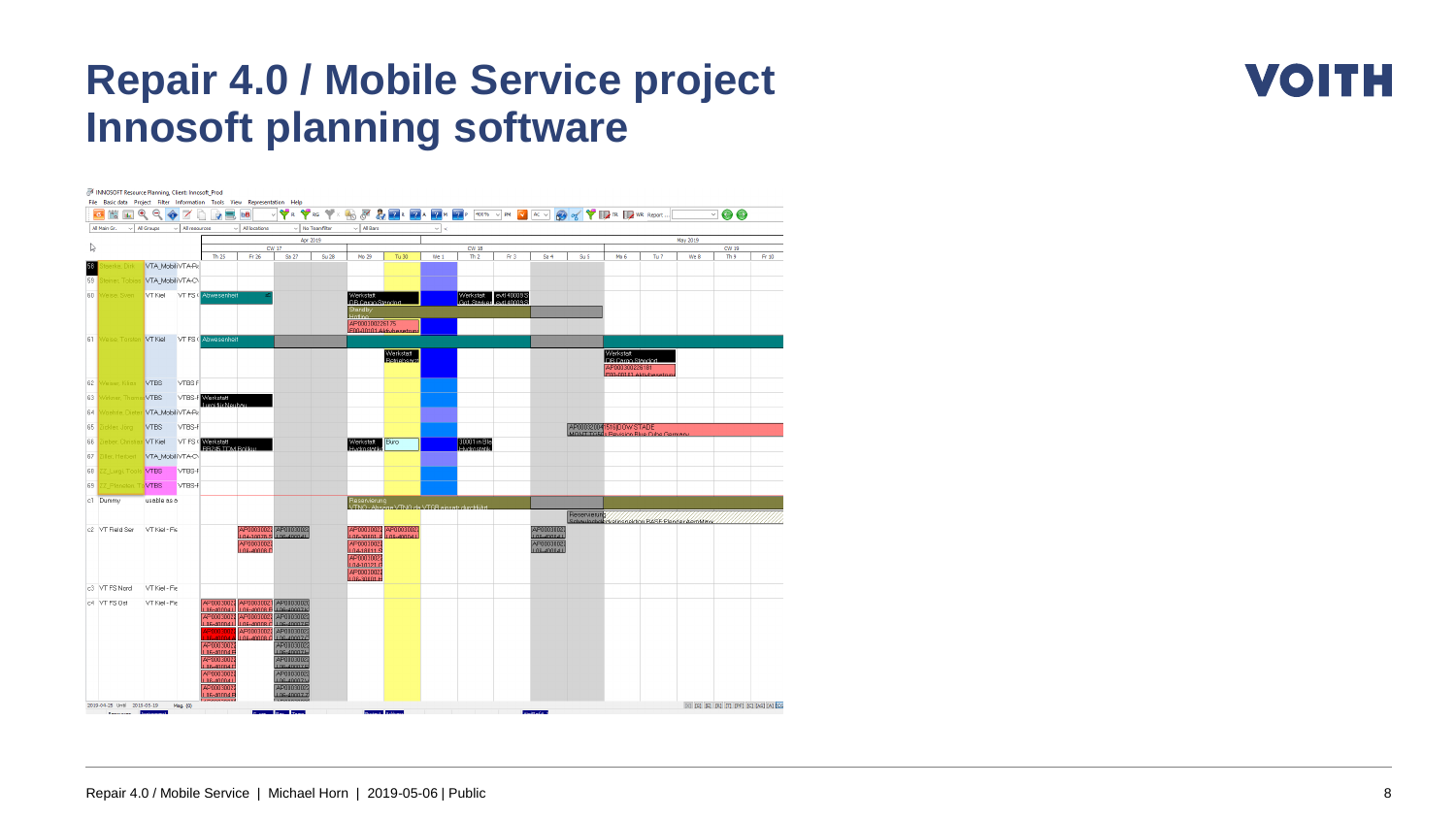#### **Repair 4.0 / Mobile Service project Mobile Field Service app**

|                                         |        |                                                                                               |                 |                                                                                           | NNOSOFT Mobile Field Service: (Ras server version) - [Graphical disposition]<br>File <sup>o</sup> Data Project Performance record Information Feedback View Help |                   |                 |                                                                                                                                                                                                                                |                                                         |                                     |               |               |                   |                                         |          |  |                       |  |                   |                                                                           |                                                                                          | $\Box$<br>$ -$                  |
|-----------------------------------------|--------|-----------------------------------------------------------------------------------------------|-----------------|-------------------------------------------------------------------------------------------|------------------------------------------------------------------------------------------------------------------------------------------------------------------|-------------------|-----------------|--------------------------------------------------------------------------------------------------------------------------------------------------------------------------------------------------------------------------------|---------------------------------------------------------|-------------------------------------|---------------|---------------|-------------------|-----------------------------------------|----------|--|-----------------------|--|-------------------|---------------------------------------------------------------------------|------------------------------------------------------------------------------------------|---------------------------------|
|                                         |        |                                                                                               |                 |                                                                                           | Θ<br>$\overline{\omega}$                                                                                                                                         | $\alpha$ $\alpha$ |                 | 88 DB SR DB R                                                                                                                                                                                                                  |                                                         | $\mathbb{P}$ $\mathbb{P}$ $(2)$ $($ |               | Reports       |                   |                                         |          |  |                       |  |                   |                                                                           |                                                                                          |                                 |
| All Main Gr.                            | $\vee$ | All Groups                                                                                    | $\vee$ All Bars |                                                                                           |                                                                                                                                                                  |                   |                 | v < Absence Vacation Sick GLAZ VAZ LAZ Holiday                                                                                                                                                                                 |                                                         |                                     |               |               |                   |                                         |          |  |                       |  |                   |                                                                           |                                                                                          |                                 |
|                                         |        |                                                                                               |                 |                                                                                           | Feb 2019                                                                                                                                                         |                   |                 |                                                                                                                                                                                                                                |                                                         |                                     |               |               |                   |                                         | Mar 2019 |  |                       |  |                   |                                                                           |                                                                                          | Apr 2019                        |
|                                         |        |                                                                                               |                 | CW <sub>8</sub>                                                                           |                                                                                                                                                                  |                   | CW <sub>9</sub> | Mo18  Tu19  We20  Th 21  Fr 22  Sa 23  Su24  Mo25  Tu26  We27  Th 28  Fr 1  Sa 2  Su3  Mo4  Tu5  We6  Th 7  Fr 8  Sa 9  Su10  Mo11  Tu12  We13  Th 14  Fr 15  Sa 8  Su17  Mo18  Tu19  We20  Th 21  Fr 22  Sa 28  Su24  Mo25  T |                                                         |                                     | CW 10         |               |                   | <b>CW 11</b>                            |          |  | <b>CW 12</b>          |  |                   | <b>CW 13</b>                                                              |                                                                                          | <b>CW 14</b>                    |
| Name                                    |        |                                                                                               |                 |                                                                                           |                                                                                                                                                                  |                   |                 |                                                                                                                                                                                                                                |                                                         |                                     |               |               |                   |                                         |          |  |                       |  |                   |                                                                           |                                                                                          |                                 |
| Hom                                     |        |                                                                                               |                 |                                                                                           |                                                                                                                                                                  |                   |                 |                                                                                                                                                                                                                                |                                                         | M. Voith SE (                       | J.M. Voith SE |               |                   | nks                                     |          |  |                       |  |                   |                                                                           | 20041417FAB<br>s Gondan, S.A.                                                            |                                 |
|                                         |        |                                                                                               |                 |                                                                                           |                                                                                                                                                                  |                   |                 |                                                                                                                                                                                                                                |                                                         |                                     |               | Volt          | MO_TP3 Engieering | Turbo Beteiligungs GmbH                 |          |  |                       |  |                   |                                                                           |                                                                                          |                                 |
|                                         |        |                                                                                               |                 |                                                                                           |                                                                                                                                                                  |                   |                 |                                                                                                                                                                                                                                |                                                         |                                     |               |               |                   |                                         |          |  |                       |  |                   |                                                                           |                                                                                          |                                 |
| 2/18/2019                               |        | Until 7/12/2019                                                                               |                 |                                                                                           |                                                                                                                                                                  |                   |                 |                                                                                                                                                                                                                                |                                                         |                                     |               |               |                   |                                         |          |  |                       |  | $\boxed{\text{p}$ |                                                                           |                                                                                          | $>$ $\rightarrow$ $\rightarrow$ |
|                                         |        |                                                                                               |                 |                                                                                           |                                                                                                                                                                  |                   |                 |                                                                                                                                                                                                                                |                                                         |                                     |               |               |                   |                                         |          |  |                       |  |                   |                                                                           |                                                                                          |                                 |
|                                         |        |                                                                                               |                 |                                                                                           |                                                                                                                                                                  |                   |                 |                                                                                                                                                                                                                                | <b>Assignments</b>                                      |                                     |               |               |                   |                                         |          |  |                       |  | <b>Transfer</b>   |                                                                           |                                                                                          |                                 |
| Today: 4/30/2019                        |        |                                                                                               |                 |                                                                                           |                                                                                                                                                                  |                   |                 |                                                                                                                                                                                                                                |                                                         |                                     |               |               |                   |                                         |          |  | Check all             |  |                   |                                                                           | Uncheck all                                                                              |                                 |
| Test CV 2019-02-20 Nr. 3                |        |                                                                                               |                 | Time Period: 2/18/2019 - 7/12/2019                                                        |                                                                                                                                                                  |                   |                 |                                                                                                                                                                                                                                | J.M. Voith SE & Co. KG   VTA                            |                                     |               |               |                   |                                         |          |  |                       |  | Start transfer    |                                                                           |                                                                                          |                                 |
|                                         |        |                                                                                               |                 | Assignment: 3/5/2019 - 3/6/2019<br>Work time: 05.03.2019 00:00:00 - 06.03.2019 23:59:00   |                                                                                                                                                                  |                   |                 | Alexanderstr. 2<br>Heidenheim                                                                                                                                                                                                  |                                                         |                                     |               | Edit receipts |                   | Project-Info<br>$\overline{\mathbf{v}}$ |          |  | 3/28/2019 11:36:40 AM |  |                   |                                                                           | 110179999, Astilleros Gondan, S.A., 000320041417, Assignment period: 3/29/2019-3/31/2019 |                                 |
|                                         |        | AP000320038808-1-000320038808<br>Training für Kunde in HDH                                    |                 |                                                                                           |                                                                                                                                                                  |                   |                 |                                                                                                                                                                                                                                |                                                         |                                     |               |               |                   |                                         |          |  | 4/11/2019 2:29:46 PM  |  |                   | 110170005, Bukser og Berging AS, , Assignment period: 4/11/2019-4/11/2019 |                                                                                          |                                 |
| Test CV 2019-02-20 Nr. 3                |        |                                                                                               |                 |                                                                                           |                                                                                                                                                                  |                   |                 |                                                                                                                                                                                                                                | J.M. Voith SE & Co. KG   VTA                            |                                     |               |               |                   | Project-Info                            |          |  | 4/24/2019 5:16:40 PM  |  |                   |                                                                           | 110179998, Einsatzort unbekannt, 000300224133, Assignment period: 4/24/2019-4/25/2019    |                                 |
|                                         |        | P000320038808-1-000320038808<br>Training für Kunde in HDH                                     |                 | Assignment: 3/7/2019 - 3/8/2019<br>Work time: 07.03.2019 00:00:00 - 08.03.2019 23:59:00   |                                                                                                                                                                  |                   |                 | Alexanderstr. 2<br>Heidenheim                                                                                                                                                                                                  |                                                         |                                     |               |               | Edit receipts V   |                                         |          |  |                       |  |                   |                                                                           | 110179997, Amels B.V., 000320041415, Assignment period: 4/14/2019-4/17/2019              |                                 |
| <b>kurstavt</b>                         |        |                                                                                               |                 |                                                                                           |                                                                                                                                                                  |                   |                 |                                                                                                                                                                                                                                |                                                         |                                     |               |               |                   |                                         |          |  | 4/25/2019 4:18:57 PM  |  |                   |                                                                           |                                                                                          |                                 |
|                                         |        | ssignment: 3/11/2019 - 3/11/2019<br>000320038811-1-000320038811<br>ontieren und fertigstellen |                 | /ork time: 11.03.2019 00:00:00 - 11.03.2019 23:59:00                                      |                                                                                                                                                                  |                   |                 | Oslo                                                                                                                                                                                                                           | <b>Bukser og Berging AS</b><br>Ruselökkveien 26         |                                     |               |               | Edit receipts     | Project-Info                            |          |  |                       |  |                   |                                                                           |                                                                                          |                                 |
| test innsoft 2050.<br>test innsoft 2050 |        | Assignment: 3/13/2019 - 3/13/2019<br>PP000160002772 -- 000160002772                           |                 | Work time: 13.03.2019 13:00:00 - 13.03.2019 14:59:00                                      |                                                                                                                                                                  |                   |                 | Heidenheim                                                                                                                                                                                                                     | J.M. Voith SE & Co. KG   VPH<br>St. Pöltener Strasse 43 |                                     |               | Edit receipts |                   | Project-Info<br>$\overline{\mathbf{v}}$ |          |  |                       |  |                   |                                                                           |                                                                                          |                                 |
| Das ist ein Test<br>Das ist ein Test    |        | Assignment: 3/29/2019 - 3/31/2019                                                             |                 | Work time: 29.03.2019 00:00:00 - 31.03.2019 23:59:00<br>AP000320041417-2-000320041417     |                                                                                                                                                                  |                   |                 | Castropol                                                                                                                                                                                                                      | Astilleros Gondan, S.A.<br>Puerto de Figueras, s/n      |                                     |               | Edit receipts |                   | Project-Info<br>$\overline{\mathbf{v}}$ |          |  |                       |  |                   |                                                                           |                                                                                          |                                 |
| 10170015                                |        |                                                                                               |                 | Assignment: 4/11/2019 - 4/11/2019<br>Work time: 11.04.2019 13:00:00 - 11.04.2019 15:59:00 |                                                                                                                                                                  |                   |                 | Ruselökkveien 26<br>Oslo                                                                                                                                                                                                       | <b>Bukser og Berging AS</b>                             |                                     |               | Edit receipts |                   | Project-Info<br>▽                       |          |  |                       |  |                   |                                                                           |                                                                                          |                                 |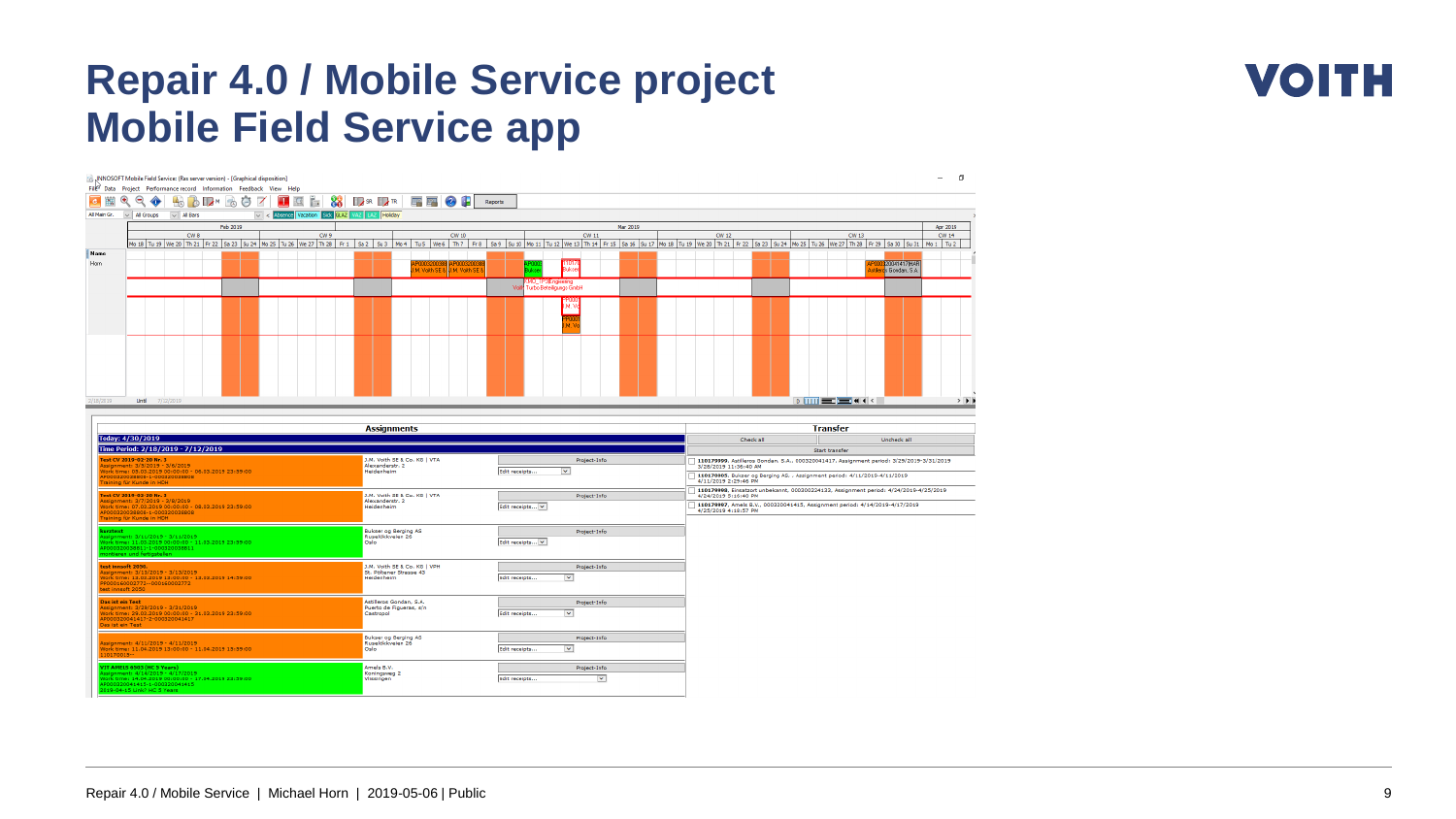#### **Repair 4.0 / Mobile Service project Mobile Field Service app**



| General |           |                     |             | Cash expenses   Material   Remarks   Internal remarks   Machines   Completion |       |       |                      |      |        |       |                   |             |
|---------|-----------|---------------------|-------------|-------------------------------------------------------------------------------|-------|-------|----------------------|------|--------|-------|-------------------|-------------|
|         |           |                     |             |                                                                               |       |       |                      |      |        |       |                   |             |
| $\geq$  | Date      | Dav                 | Kind of day | Type                                                                          | From  | Until | Driver               | lkm. | Remark | Tasks | Do not print line | Shift hours |
| $\sim$  |           |                     |             |                                                                               |       |       |                      |      |        |       |                   |             |
|         | 4/24/2019 | <b><i>March</i></b> | Working day | Break                                                                         | 17:16 | 16:18 | $\Box$               |      |        |       |                   |             |
|         | 4/25/2019 | Thu                 | Working day | Additional work                                                               | 16:18 | 16:19 | $\qquad \qquad \Box$ |      |        |       |                   |             |
|         |           |                     |             |                                                                               |       |       |                      |      |        |       |                   |             |

|        | $\bigcirc$ Date |            |                 |             |                   |          |             | Machine     |         |             |          |          |           |
|--------|-----------------|------------|-----------------|-------------|-------------------|----------|-------------|-------------|---------|-------------|----------|----------|-----------|
| $\sim$ |                 | Day        | material numbei | Designation | Product           | Quantity | Machine No. | Designation | Remarks | <b>Unit</b> | Status 1 | to offer | Bezugsort |
| ັ      | 730/2019        | <b>Tuc</b> | H68123456       |             | Socket head screw |          |             |             |         |             |          |          |           |
|        |                 |            |                 |             |                   |          |             |             |         |             |          |          |           |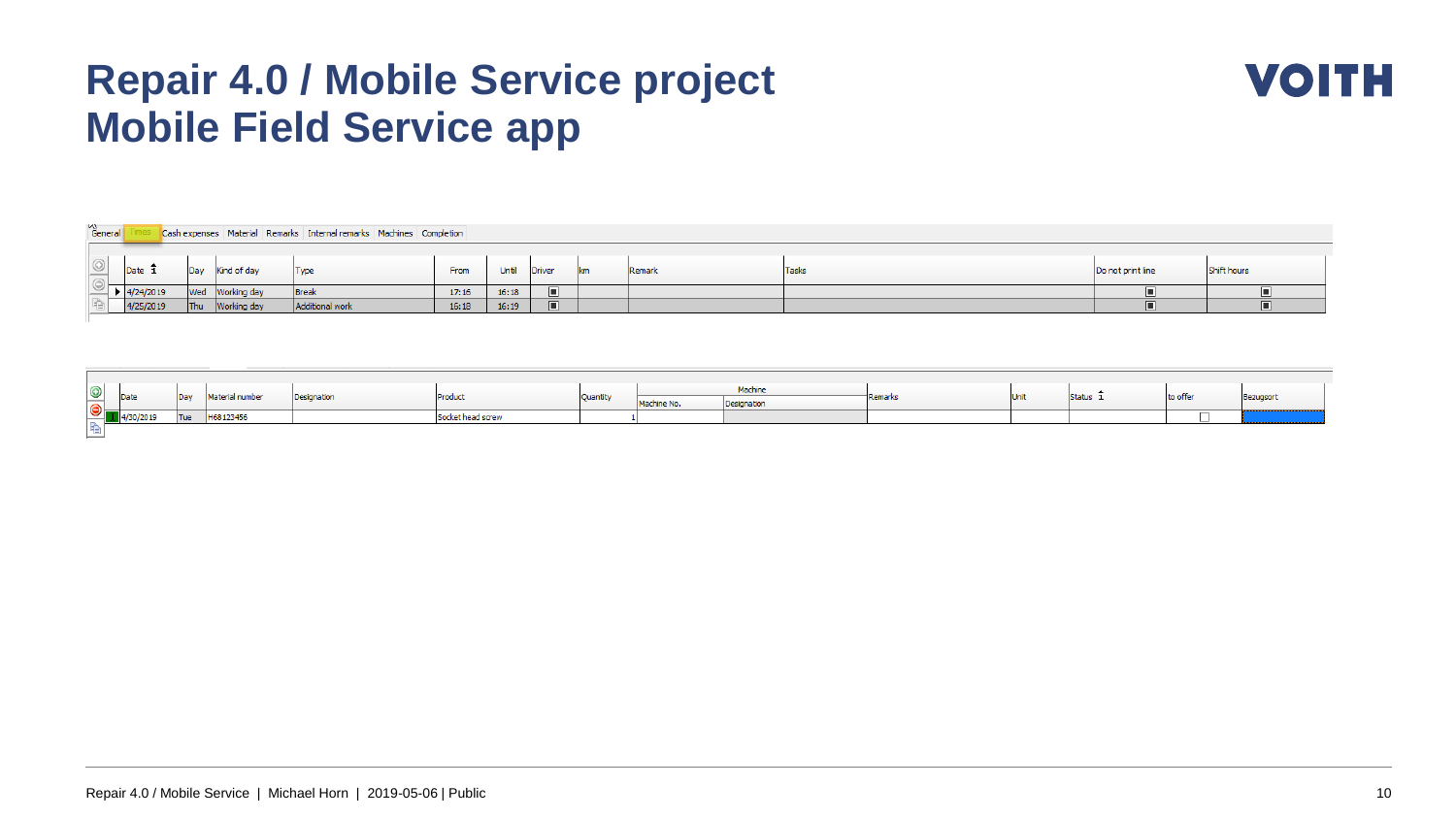#### **Repair 4.0 / Mobile Service project Mobile App for smartphones**

## **VOITH**

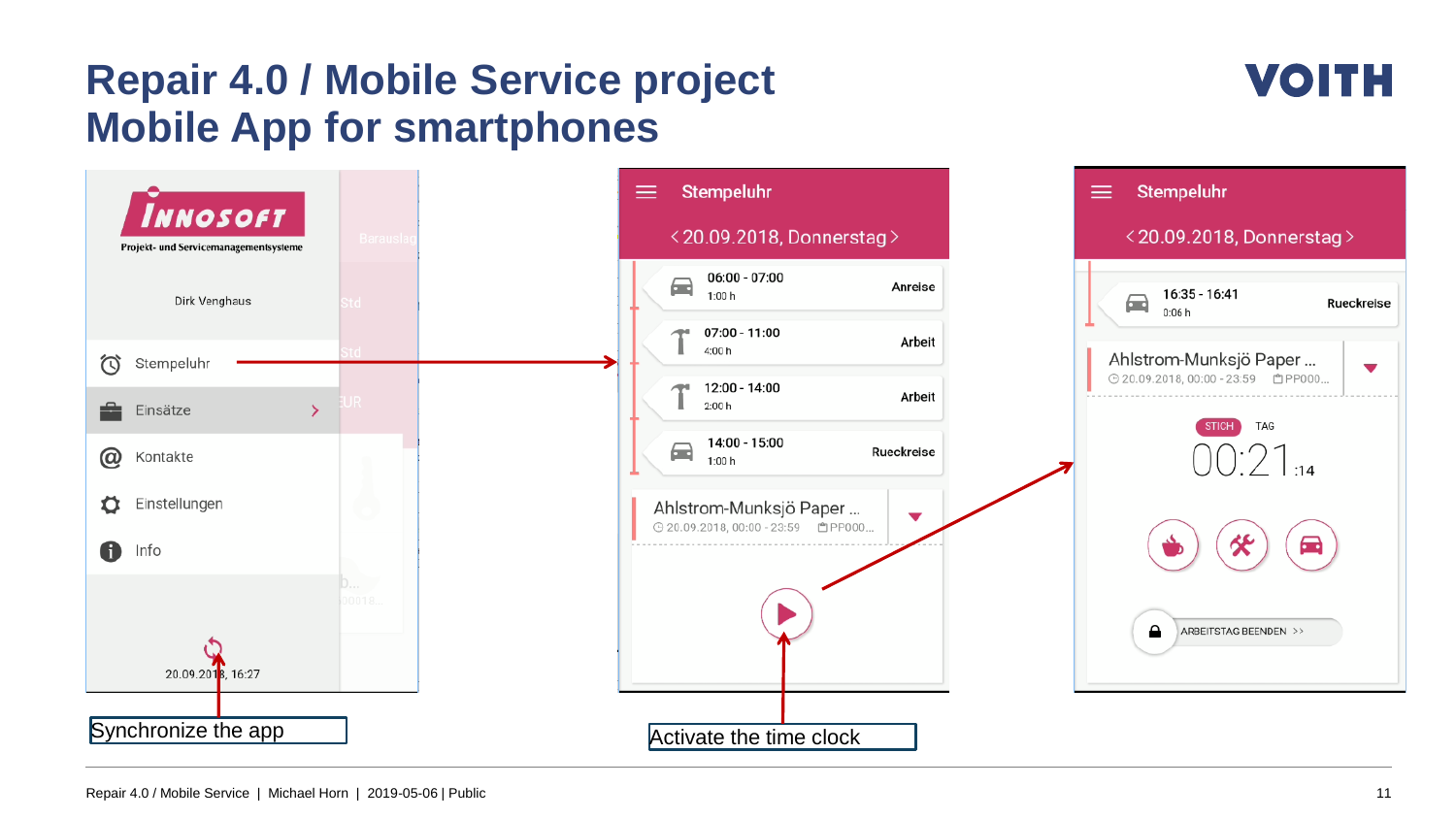#### **Repair 4.0 / Mobile Service project Mobile App for smartphones**

| ≡  |                | <b>Kalender</b>             |                                 |                 | ō                       |       |
|----|----------------|-----------------------------|---------------------------------|-----------------|-------------------------|-------|
|    |                |                             | September 2018                  |                 | - >                     |       |
| Mo | Di             | Мi                          | Do                              | Fr              | Sa                      | So    |
| 27 | 28             | 29                          | 30                              | 31              | 01                      | 02    |
|    | 0 <sub>4</sub> | 0,5                         | 06                              | $0\overline{7}$ | 08                      | 09    |
|    | $\frac{11}{2}$ | $^{12}$                     | $\frac{13}{2}$                  | $^{14}$         | 15                      | 16    |
|    | $\frac{18}{1}$ | $\frac{19}{6}$              | 20                              | 21              | 22                      | 23    |
|    | 25             | 26                          | 27                              | 28              | 29                      | 30    |
|    | 02             | 03                          | 04                              | 05              | 06                      | 07    |
|    |                |                             | SEP. 20 2018                    |                 |                         | heute |
|    |                |                             | Ahlstrom-Munksjö Paper GmbH, Aa |                 |                         |       |
| Ē. |                | → 20.09.2018, 00:00 - 23:59 |                                 |                 | <b>白 PP000160001880</b> |       |
|    |                |                             |                                 |                 |                         |       |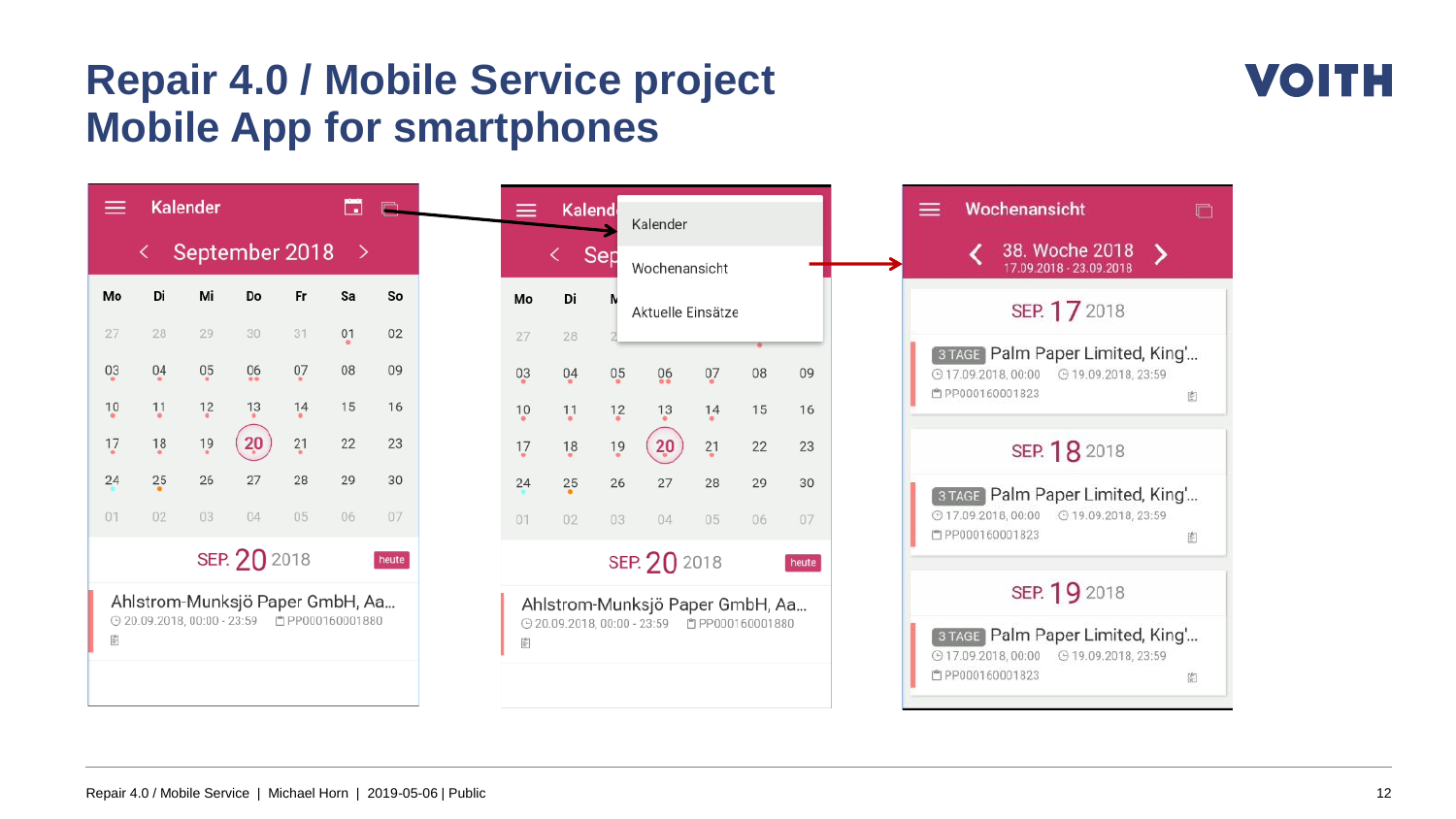#### **Repair 4.0 / Mobile Service project Mobile App for smartphones**



| <b>Beleg</b><br>$\epsilon \equiv$              | <b>Neue Zeit</b><br>× |               | $\leftarrow \equiv$ Beleg             |                     |
|------------------------------------------------|-----------------------|---------------|---------------------------------------|---------------------|
| Übersicht<br>Zeiten<br>Kommentare<br>Barauslag | Beginn                | Zeit          | Übersicht<br>Kommentare               | Zeiten<br>Barauslag |
|                                                | 20.09.2018            | 00:00         | □ 20.09.2018, Donnerstag              |                     |
|                                                | Ende<br>20.09.2018    | Zeit<br>00:15 | $00:00 - 00:15$<br>÷.<br>0:15 Stunden | Arbeit m            |
|                                                | Aktivität<br>Arbeit   |               |                                       |                     |
| Keine Zeiten vorhanden                         | Bemerkung             |               |                                       |                     |
|                                                |                       |               |                                       |                     |
| $+$                                            |                       |               |                                       | $\ddot{}$           |

#### Repair 4.0 / Mobile Service | Michael Horn | 2019-05-06 | Public 13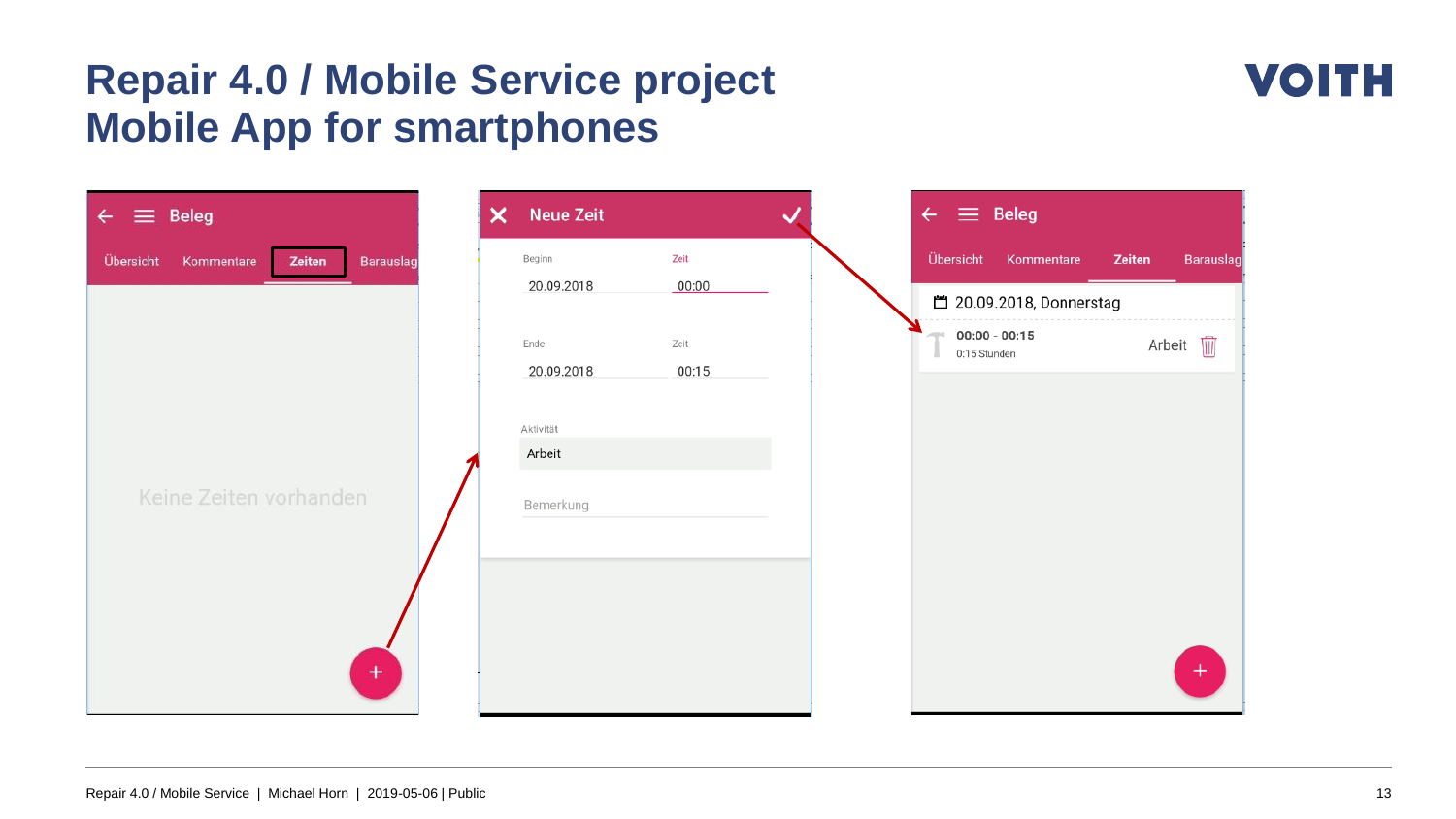#### **Repair 4.0 / Mobile Service project Mobile Inhouse Service app**



| Mobile Inhouse Service                                                    |                                                                                                                                       |                    |                                                   |                  |                      | $\Box$<br>$\times$      |
|---------------------------------------------------------------------------|---------------------------------------------------------------------------------------------------------------------------------------|--------------------|---------------------------------------------------|------------------|----------------------|-------------------------|
| ピ                                                                         |                                                                                                                                       |                    |                                                   |                  |                      | Sven Weise <b>VOITH</b> |
| <b>WORK BASKET</b><br><b>MY TASKS</b>                                     |                                                                                                                                       |                    |                                                   |                  |                      |                         |
| <b>My Tasks</b><br>S<br>T<br>23.04.2019 until 30.04.2019                  | 300218062/0275 - Traktionsdieselvorwärmung - Abgasmessung                                                                             |                    |                                                   |                  |                      |                         |
| 23.04.2019                                                                | <b>DOCUMENTS</b><br><b>INFO</b>                                                                                                       | <b>ATTACHMENTS</b> | <b>COMPONENTS</b>                                 | <b>CHECKLIST</b> | <b>ABBREVIATIONS</b> | <b>TIME RECORDIN</b>    |
| 03:55 Traktionsdieselvorwärmung -<br>Abgasmessung<br>03:55 300218062/0275 | Order No.<br>300218062                                                                                                                |                    | Description<br>Friststufe MT05 [8,0y] durchführen |                  |                      |                         |
| 03:53 Filter E-Modul tauschen<br>03:53 300224134/0460                     | Service item<br>L06-30005                                                                                                             |                    | Service item description<br>L06-30005             |                  |                      |                         |
| 24.04.2019                                                                | Operation No.                                                                                                                         |                    | <b>Work Center</b>                                |                  |                      |                         |
| 05:33 Sicherheitsventil 006 -                                             | 0275                                                                                                                                  |                    | K4010                                             |                  |                      |                         |
| 05:33 300224134/0780                                                      | Description<br>Traktionsdieselvorwärmung - Abgasmessung gem. Normvorgaben Erforderliche Qualifikation: eingewiesen                    |                    |                                                   |                  |                      |                         |
|                                                                           | Instandhaltungsdokumentation:<br>n.v.<br>Anzuwendendes Prüfdokument: n.v.<br>Prüfanweisung bei HU:<br>Nachweis bei HU: PA00-00107-000 |                    |                                                   |                  |                      |                         |
|                                                                           | State<br><b>A</b> waiting                                                                                                             |                    |                                                   |                  |                      |                         |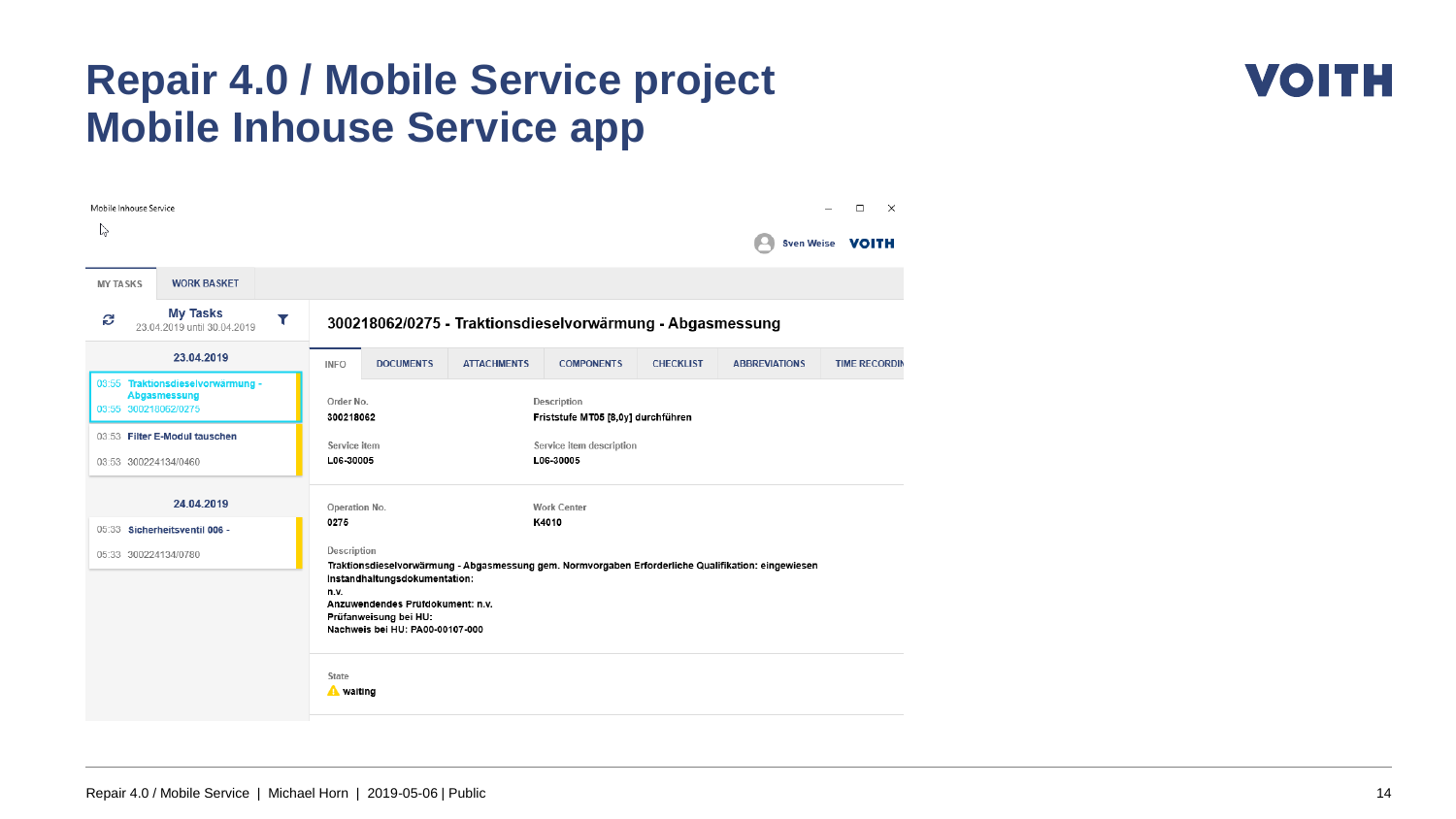#### **Repair 4.0 / Mobile Service project**

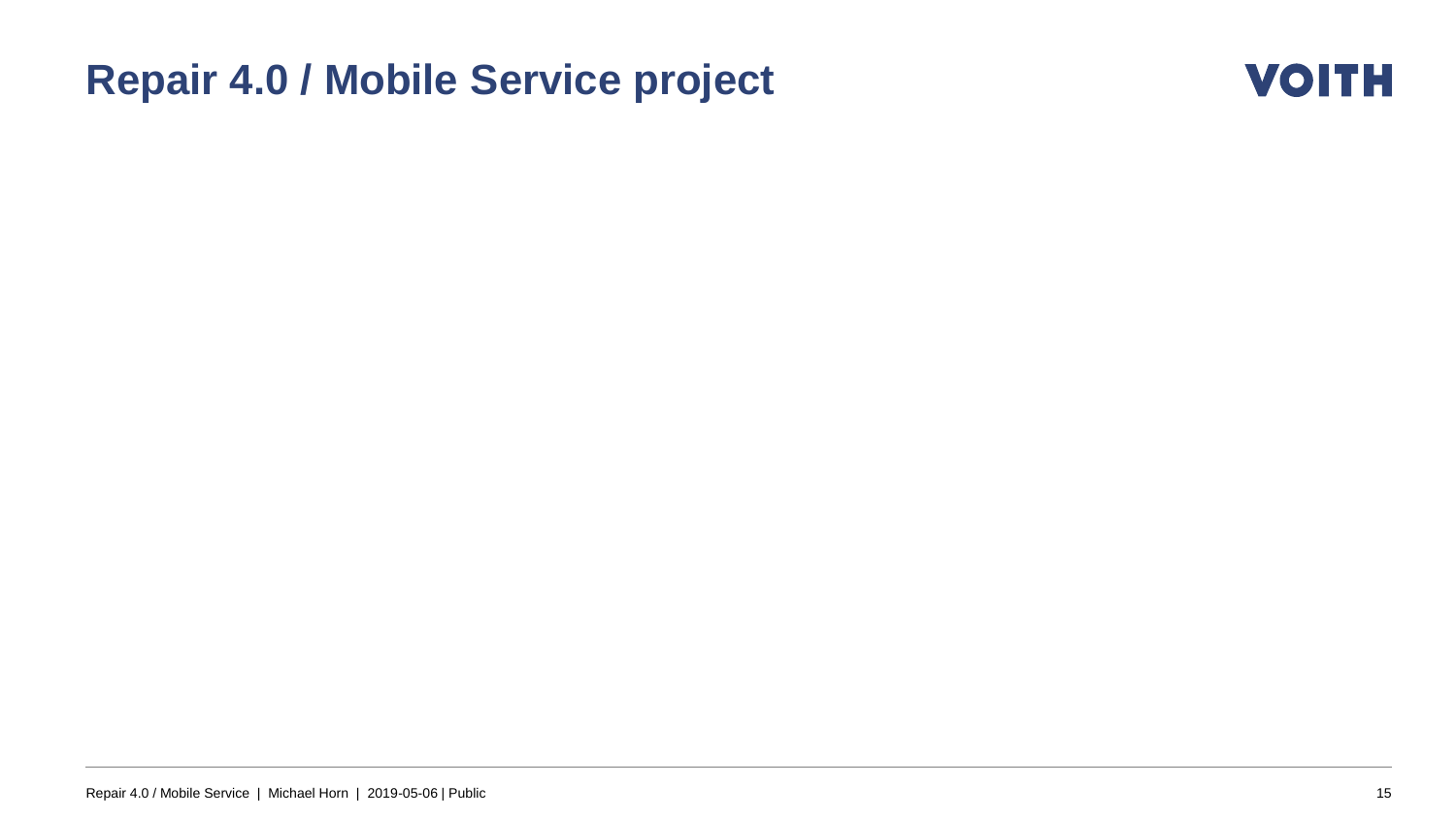

## **Thank you!**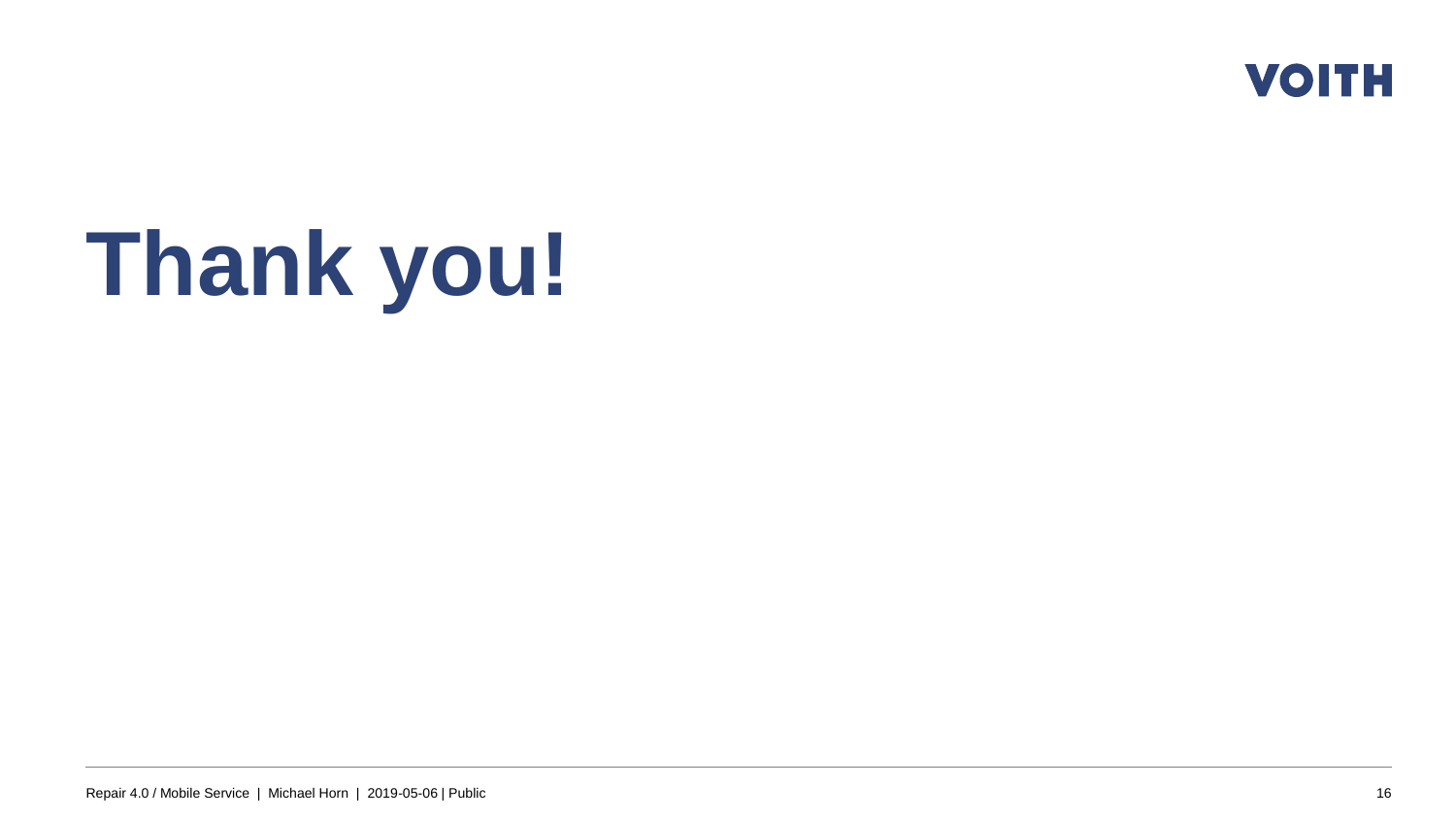Contact: Michael Horn DV – D3-imn Tel. 07321 37-4814 michael.horn@voith.com



Inspiring Technology for Generations